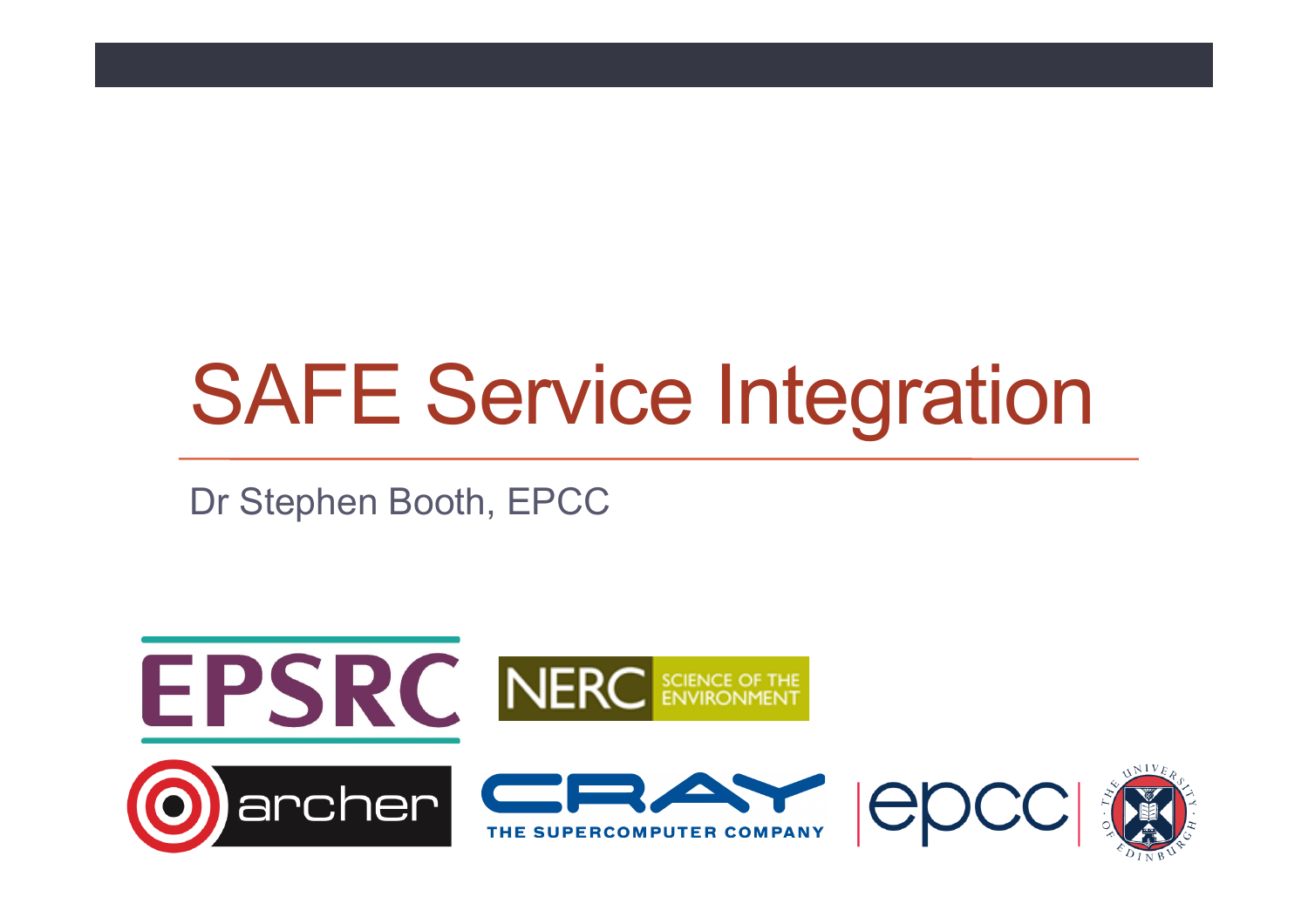### Service integration

- Can support several levels of integration between SAFE and services
	- Lightweight integration
		- Minimal requirements on service operators
		- Greatest flexibility
		- Lowest level of SAFE features available
	- Full integration
		- Highest level of SAFE features
		- Slightly more prescriptive
		- More requirements on service operators



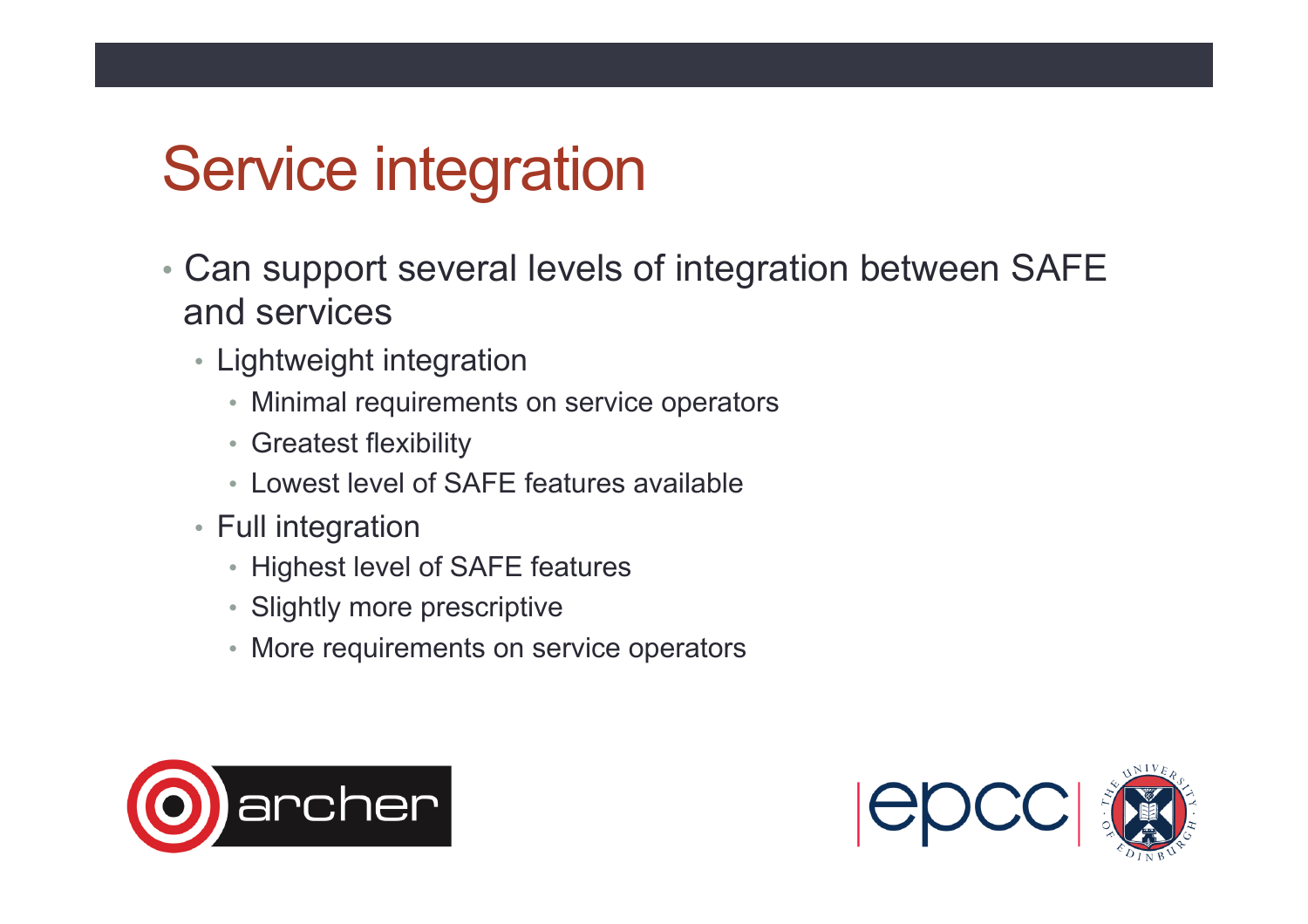# Change tickets

- SAFE requests changes via pre-defined change tickets
- Fairly large number of these but services do not need to support all of them
- Simplest interface is just email request tickets completed via webpage
	- More advances scripting interfaces also available
	- Ticket contents can be downloaded as XML or JSON



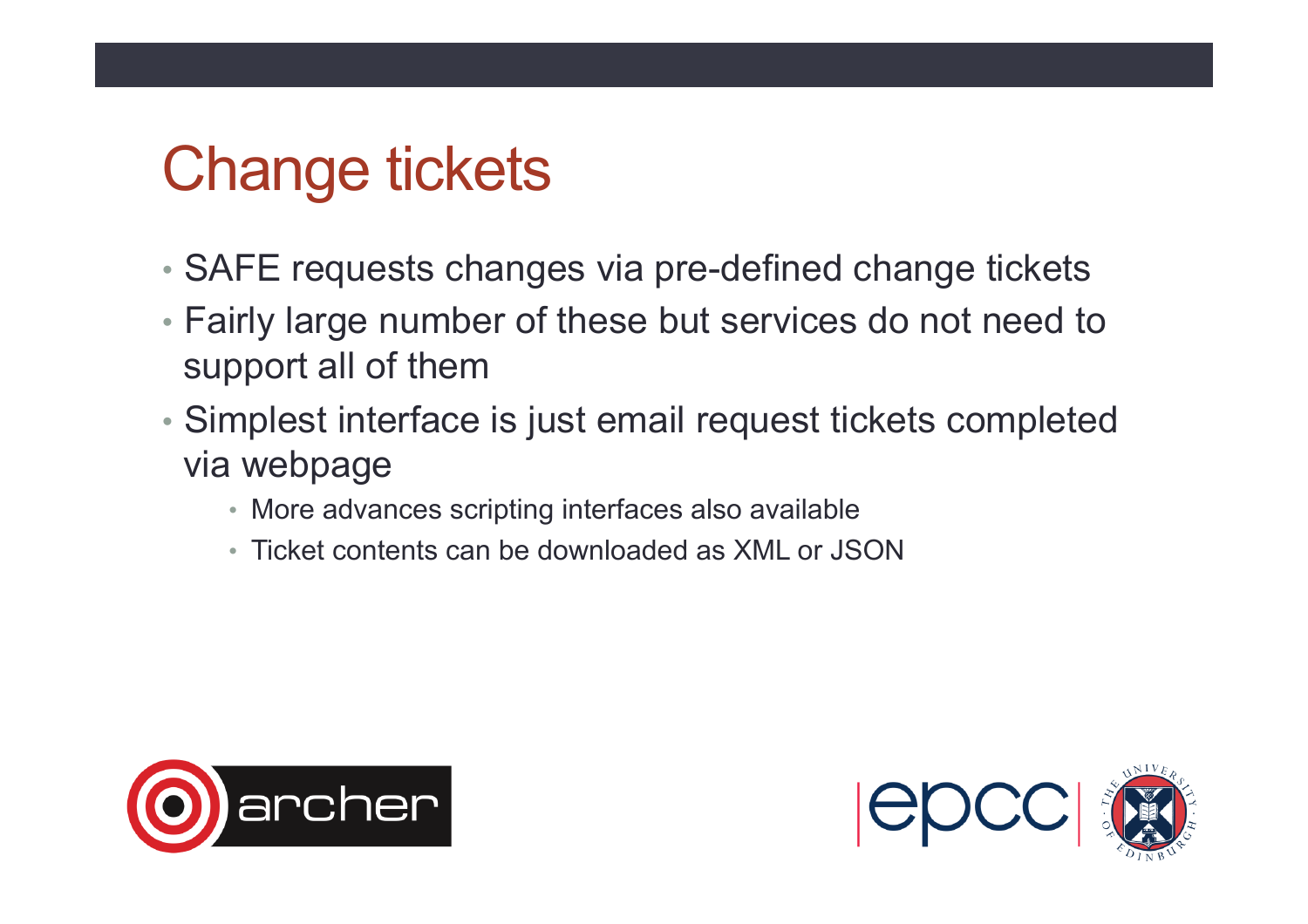# Reporting only

- Minimum integration level
- Services provide data-feeds to SAFE for reporting purposes
	- No service requests come from the SAFE
	- All accounts allocations etc. handled by service
	- However also need additional data/mechanism to match user accounts and projects/budgets to SAFE users/projects
		- Could match users via email address
		- Having a consistent naming scheme for budgets would help
		- Exact mechanism will depend on local service details so service and SAFE teams will need to design and implement a mechanism



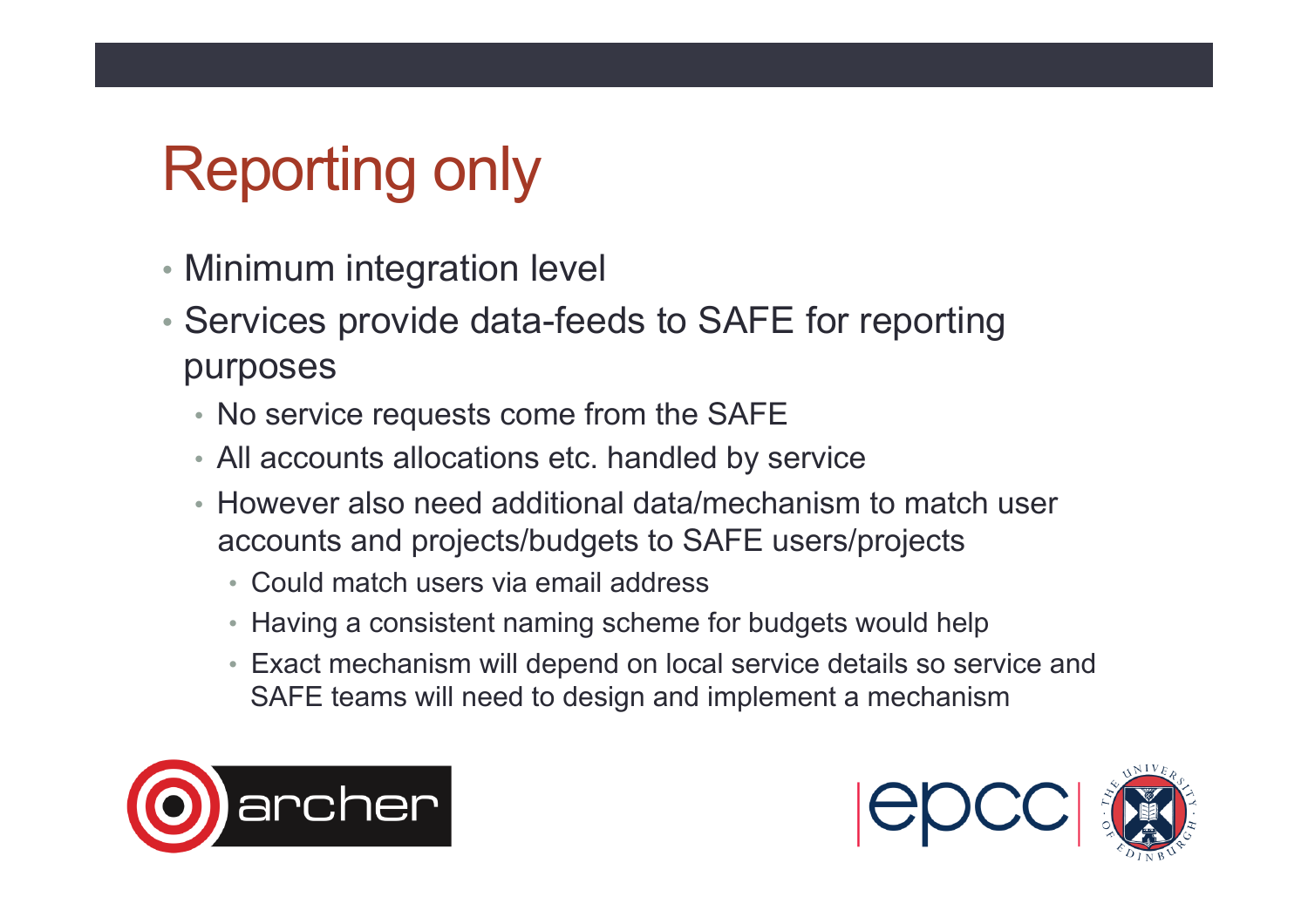### Partially managed

- Equivalent to DIRAC model
- Centrally managed projects come from the SAFE
- User accounts for these projects requested via the SAFE
	- Can co-exist with local projects/users
		- Life will be easier if we reserve ARCHER style project codes for use by **SAFF**
	- Solves project/user matching problem
- Devolved project management features may be limited if SAFE is only managing sub-set of projects



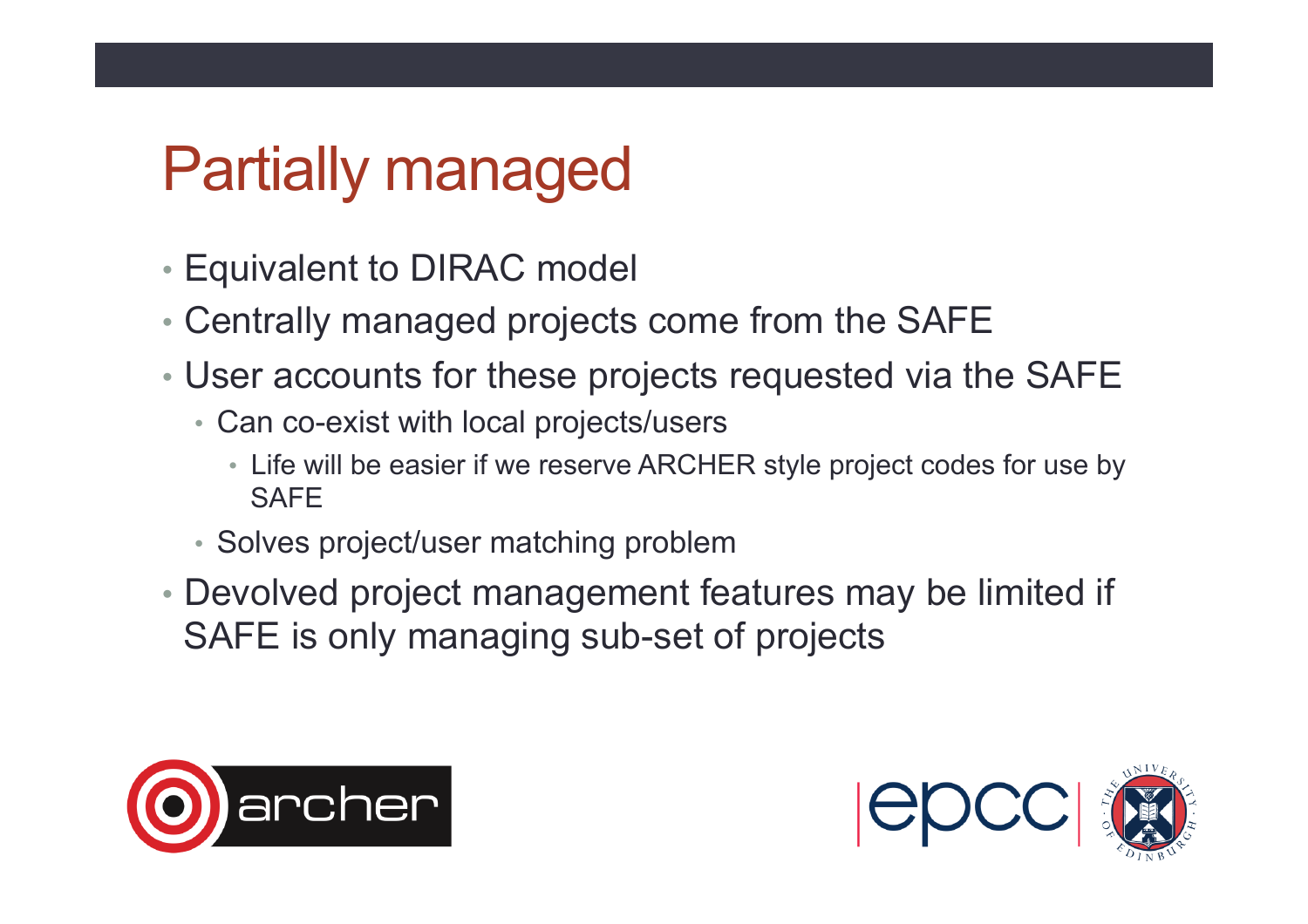# Fully managed

- Equivalent to ARCHER and EPCC local systems
- All projects and accounts are allocated through SAFE
	- May be worth scripting the SAFE change tickets
		- Normally we keep an admin in the loop but implementation script downloads change parameters from SAFE
		- Also possible to fully script the implementation
	- Batch system resource limits can also be integrated
		- SAFE maintains internal resource budgets decremented when accounting data uploaded
		- Budget state and access lists can be pushed/pulled from SAFE
		- Need to add hook to batch system to implement these limits
		- Project managers have devolved control over project budgets